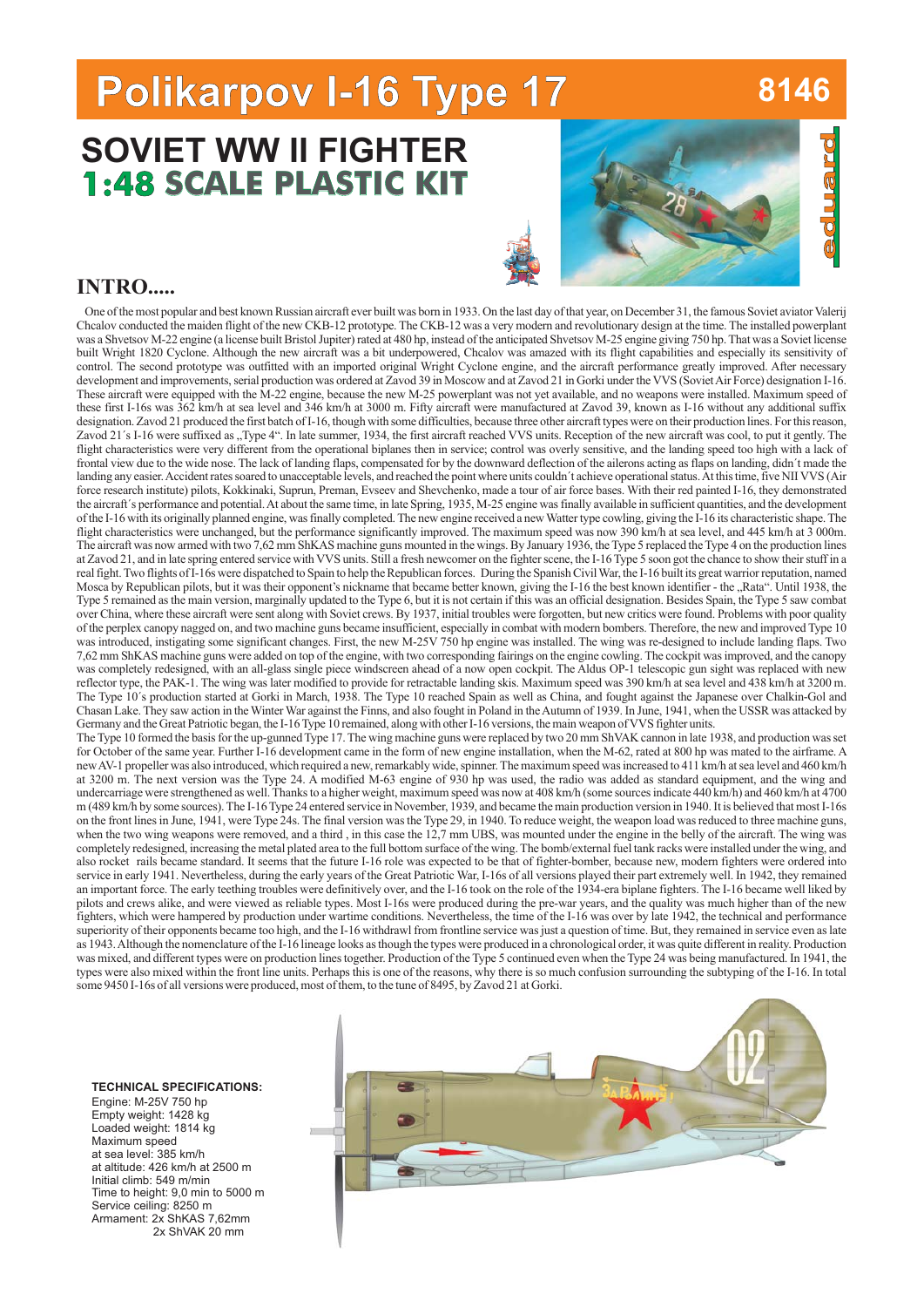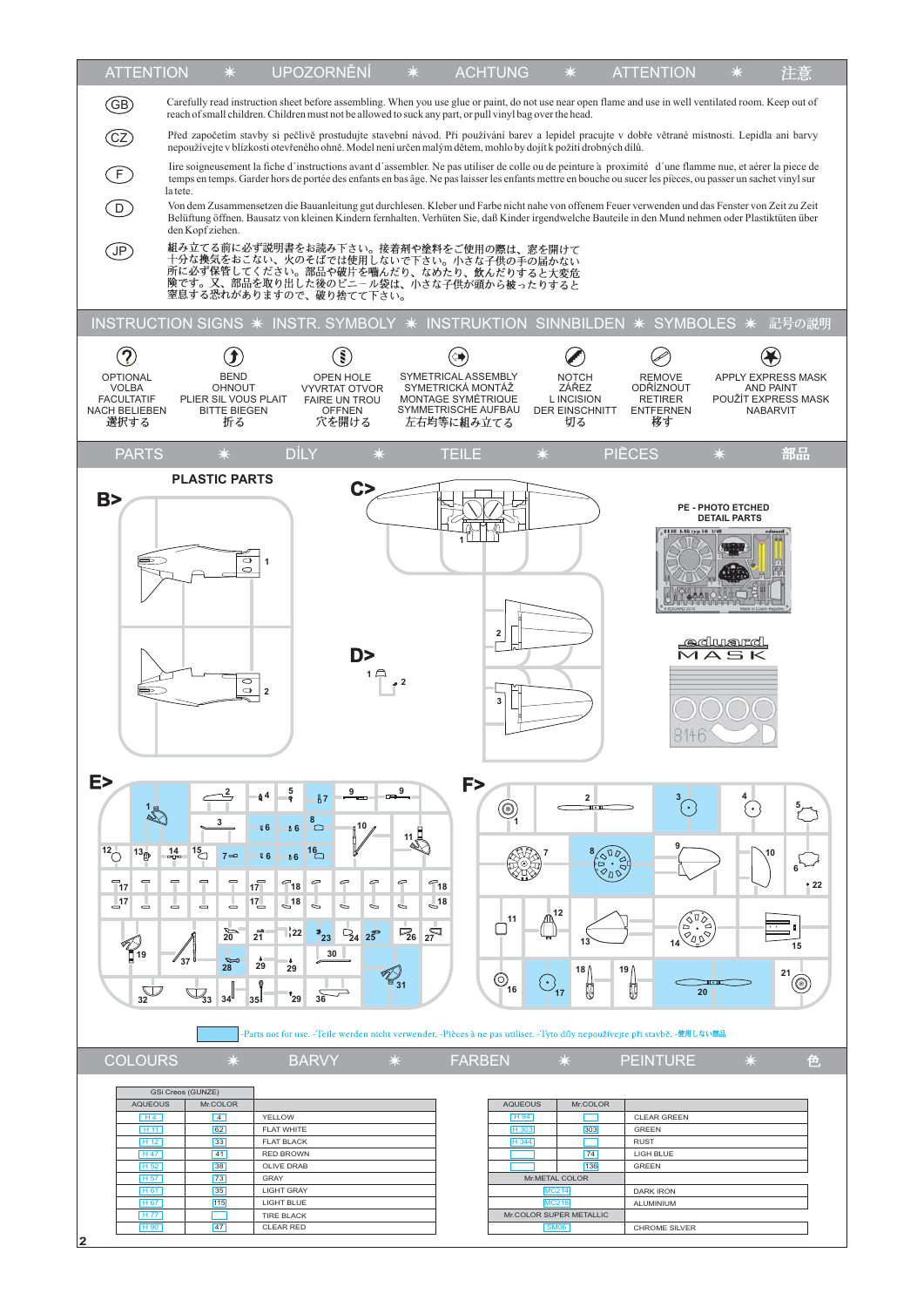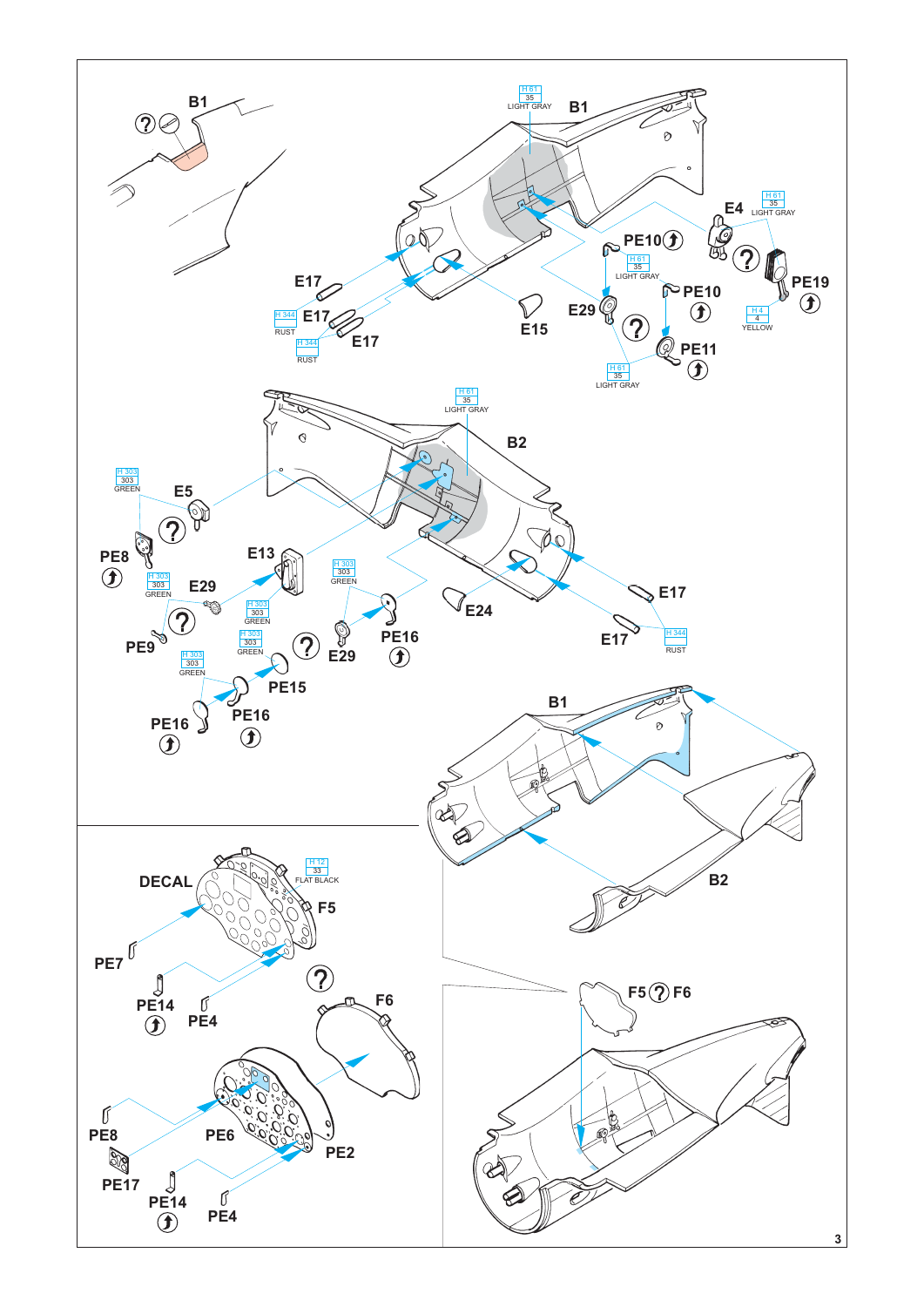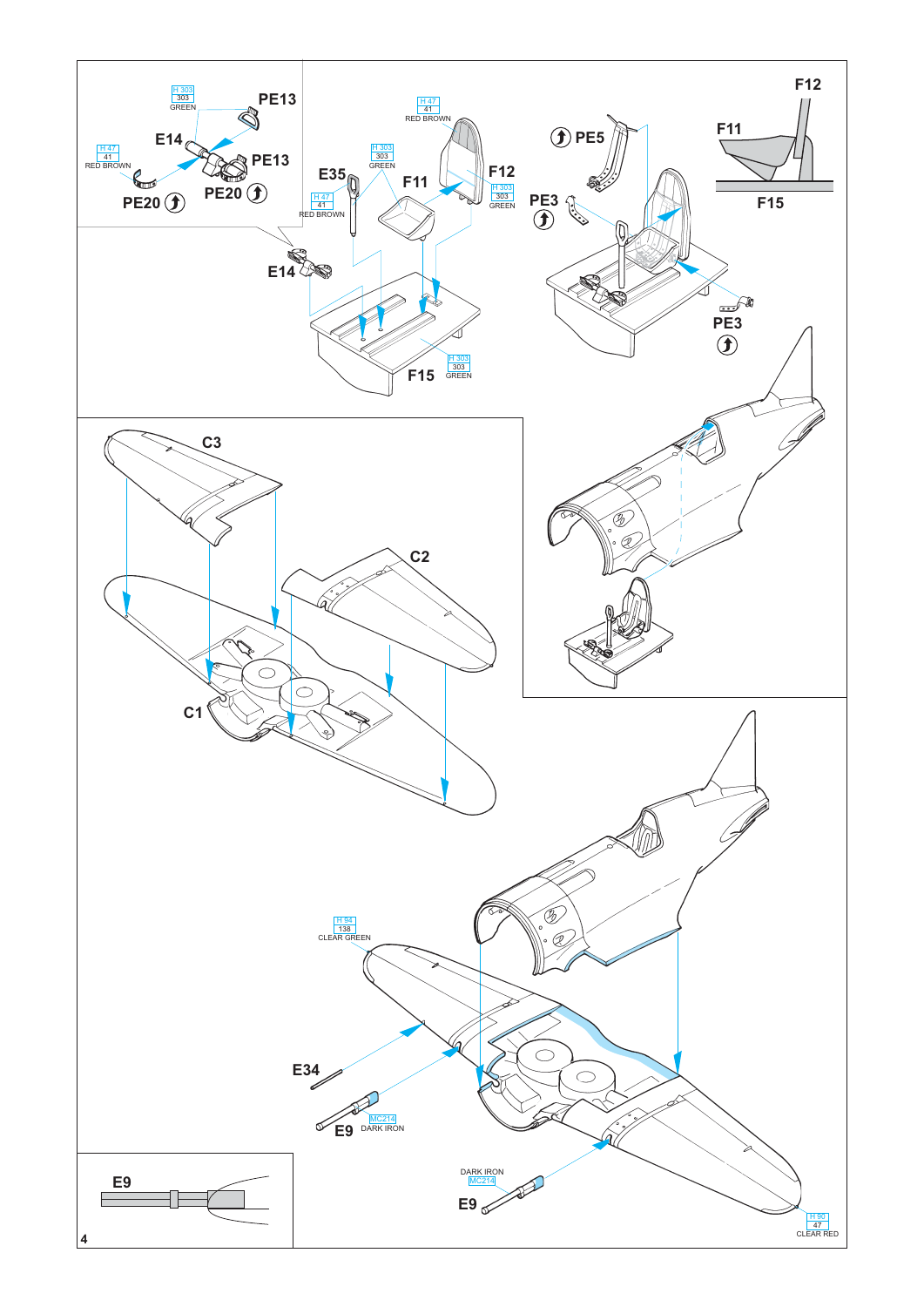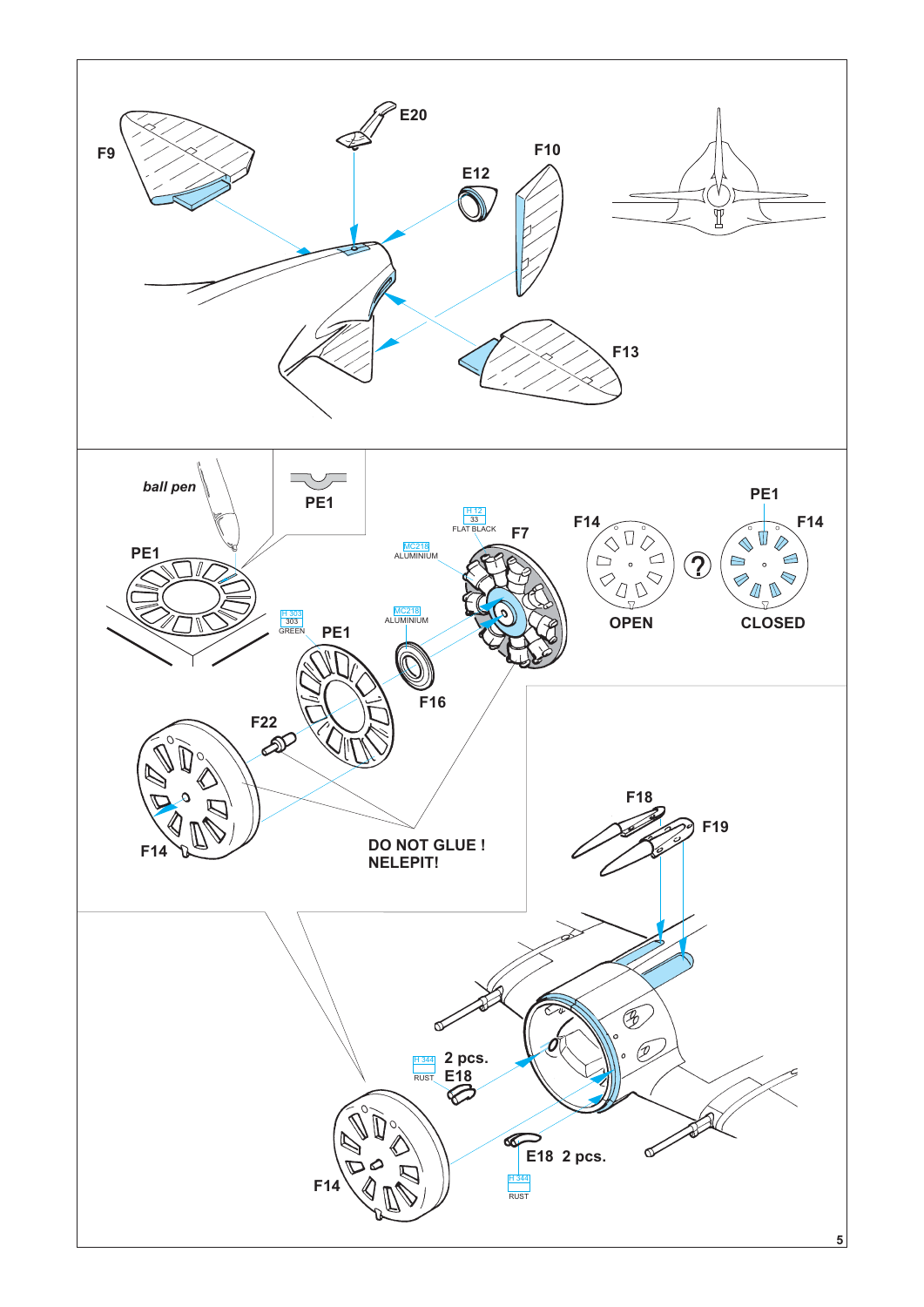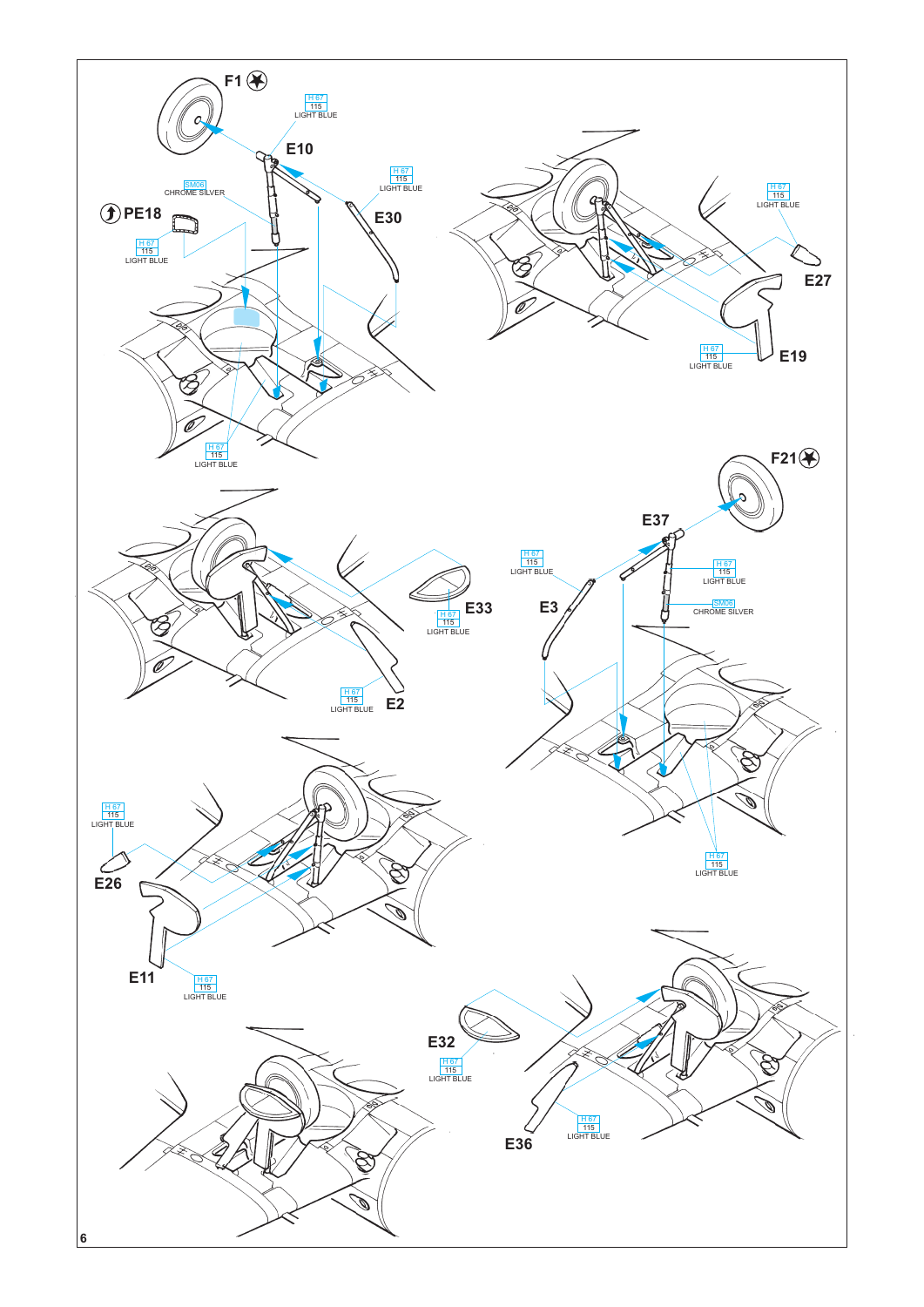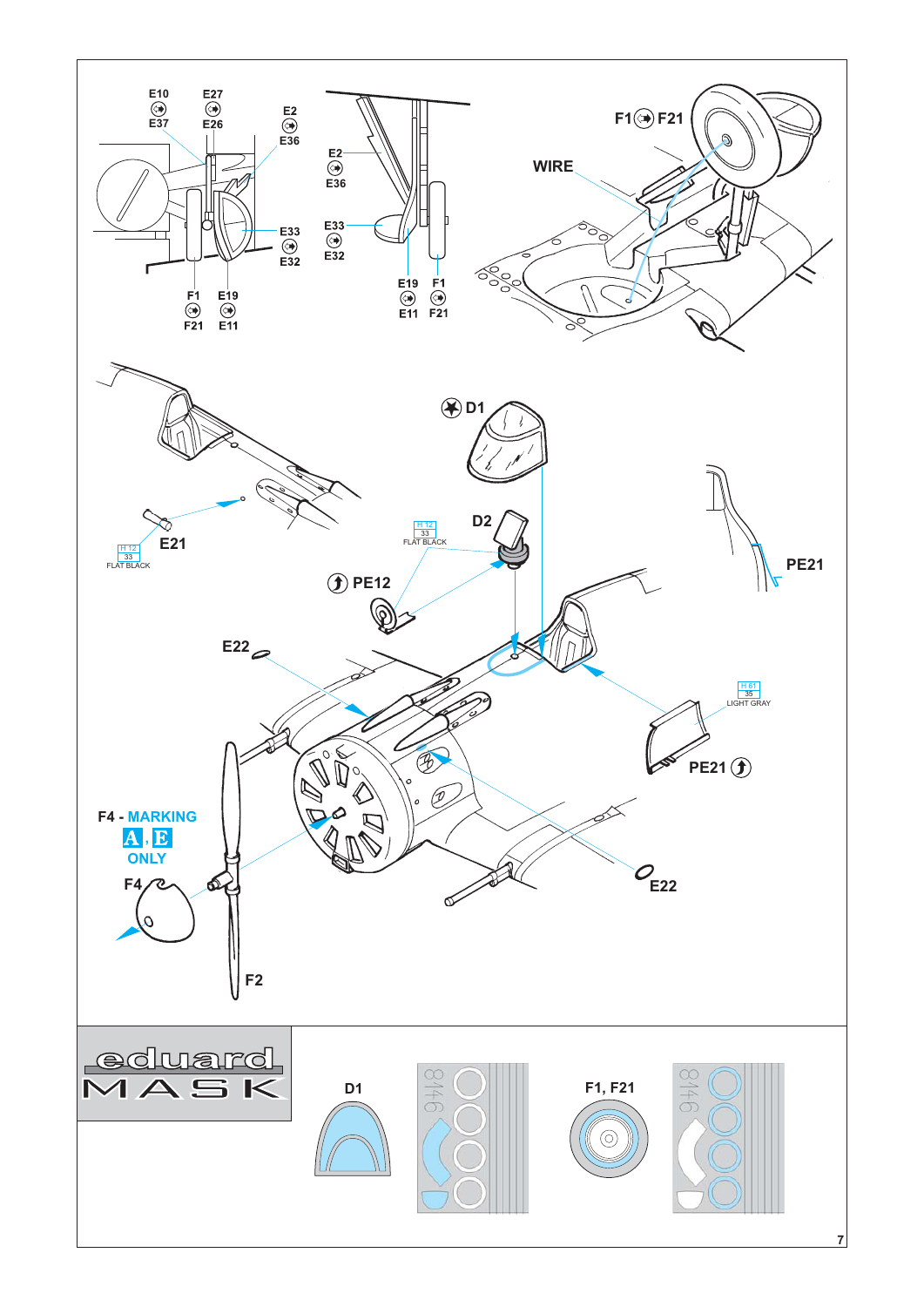#### A I-16 Type 17, 22nd IAP, 2nd Lt. Katalov, summer 1939, Nomonhan, Mongolia

The 22nd IAP was despatched to the Nomonham plains in late May 1939. It was equipped with I-16s delivered directly from the manufacturing plant. These aircrafi<br>wore the original camouflage of overall Light-Grey paint. This during the combat deployment in Nomonhan.

22. IAP se na nomonhanské pláně dostal na konci května 1939. Jeho l-16 byly přímo od výrobce kamuflovány světle šedou barvou na všech plochách. To ovšem<br>vedlo k několika tragickým omylům v bojích, protože velmi podobnou ka ploch zelenou barvou. Ta byla nanesena tak, že na zadní části trupu byl ponechán pruh původní světlé barvy, a stala se identifikačním znakem jednotky. S tímto strojem havaroval na polním letišti mladšij lejtěnant Katalov.

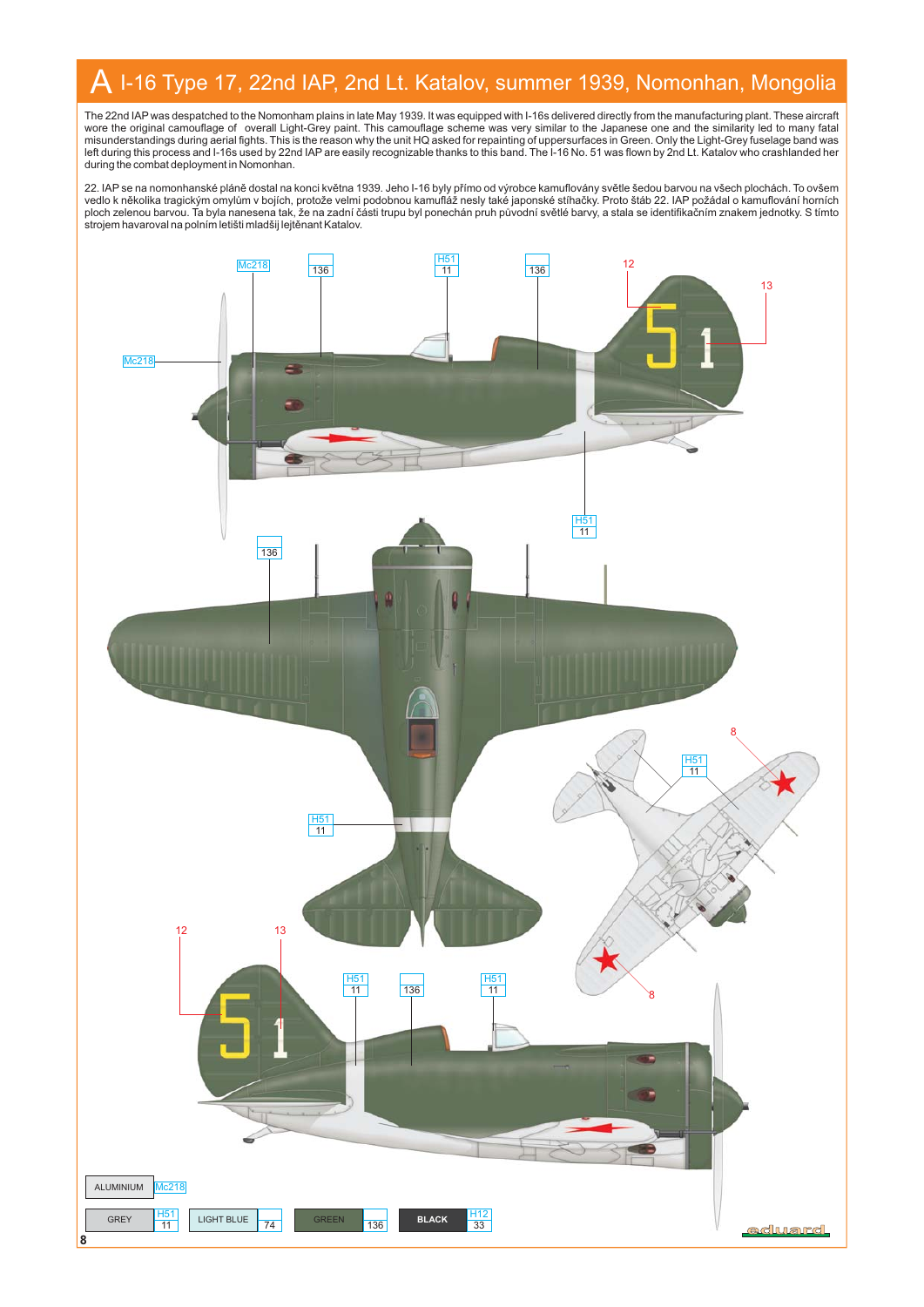## B I-16 Type 17, Leningrad Area, Summer 1941

This I-16 Type 17 was photographed in summer 1941 near Leningrad. Big white numbers appeared on the fuselage sides of fighter airplanes shortly after the war outbreak. The exact user of this I-16 remains unknown.

Tento I-16 Typ 17 byl vyfotografován v létě 1941 v okolí Leningradu. Velká bílá čísla se na bocích stíhacích letounů objevila krátce po začátku bojů na východní frontě. Konkrétní jednotka, která používala tento stroj, není známa.

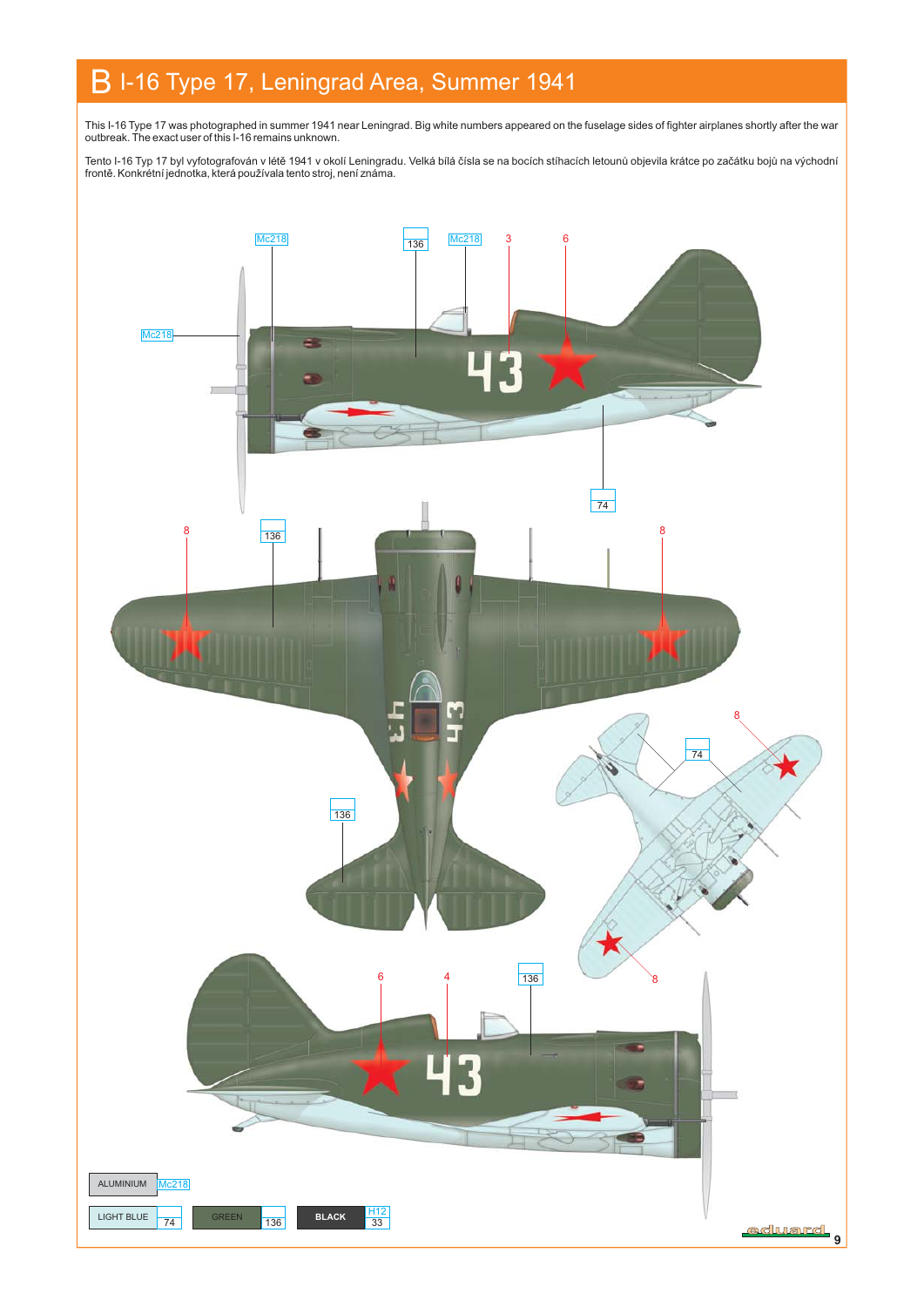### C I-16 Type 17, 191st IAP, 1st. Lt. Gennadiy S. Zhuikov, Summer 1941

This mount was flown by 1st Lt. Gennadiy S. Zhuikov, member of 191st IAP (Fighter Air Regiment). We couldn´t exclude that it was used by other pilots of this air unit. The airplane wore typical manufaturer camouflage scheme which consists of Green on uppersides and Light Blue on undersides. The fuselage was partially<br>repainted with lighter Green. Note the lack of the spinner. Forwa

of cowling seems to be darker than the rest of fuselage on b/w photos and could be painted in Red.<br>Gennadiy Sergeyevitch Zhuikov is credited with 17 victories in total (including 4 shared). At least seven of them he achiev Leningrad city. He survived war and flown following fighters during his WWII career: Polikarpov I-16, Hawker Hurricane, BellAiracobra and Lavochkin La-5.

Tento stroj patřil na samém počátku ozbrojeného konfliktu mezi Sovětským Svazem a Německem do stavu 191. IAP. Je přisuzován jako osobní stroj nadporučíku G. S. Žujkovovi, ale není vyloučeno, že jej používali i další piloti tohoto stíhacího pluku. Letoun nese standardní tovární schéma zelené barvy na horních plochách a světle modré na spodních plochách. Toto schéma bylo později částečně na trupu přetřeno světlejší zelenou barvou. Letoun postrádá vrtulový kužel. Vrtulové listy jsou na jejich přední straně kamuflovány množstvím malých tmavých, zřejmě zelených skvrn. Čelní část motorového krytu se zdá být na dčb fotkách tmavší a<br>mohla být natřena jinou, zřejmě červenou barvou.

Gennadij Sergejevič Žujkov dosáhl celkem 17 vítězství, z toho 13 samostatně. Nejméně sedm z nich si připsal během září 1941 při obraně Leningradu. Postupně létal na stíhačkách I-16, Hurricane, Airacobra a La-5, dožil se konce války.

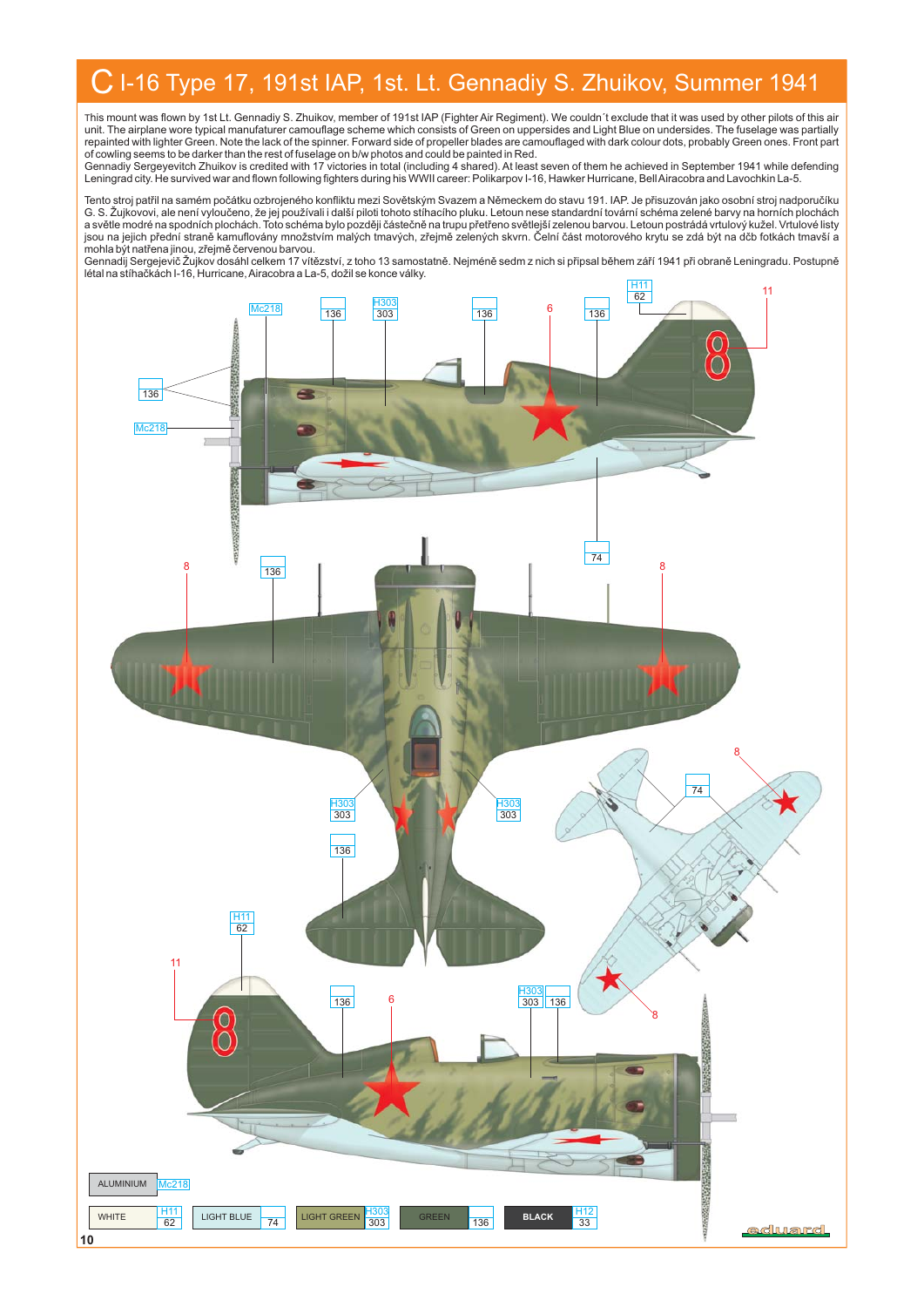#### D I-16 Type 17, 84th IAP, Capt. A. A. Khudiakov, Caucasus, Soviet Union, 1942

This I-16 Type 17 wore an interesting camouflage scheme including white or light grey snakelines on the standard green upperside camouflage colour. The light<br>snakelines are seen just on the rear fuselage. It is believed th is "Za rohdinu".

There were two 84th IAPs in the VVS. The first one was equipped with I-153 Tchaika biplanes and was disbanded in December, 1942. The second one was<br>established later and was renamed 101st GIAP on July 17, 1943. The second

Tento I-16 Typ 17 je připisován Alexandru Anisimoviči Chudjakovovi, příslušníku 84. IAP. Létal s ním v létě 1942 nad oblastí jižního Kavkazu. Sestřelil celkem 10<br>nepřátelských letadel, z toho 3 samostatně. Netradičním dopl

Zajímavostí je, že existovaly dvě jednotky nesoucí označení 84. IAP. První byla vyzbrojena typem Polikarpov I-153 Čajka a byl zrušen v prosinci 1942. Druhá<br>jednotka vznikla později a byla 17. července 1943 přeznačena na 10 1943.